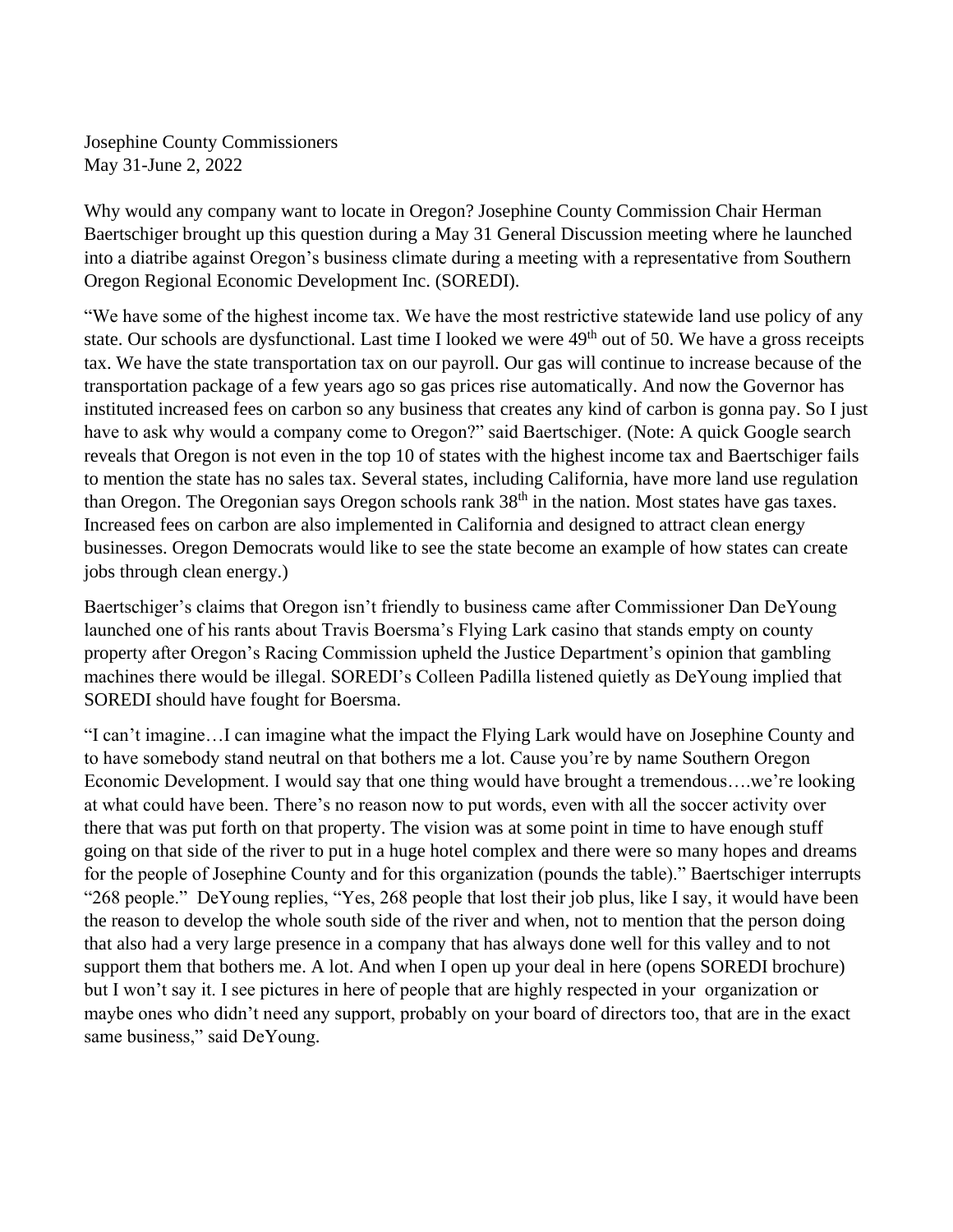Padilla answered by saying when SOREDI's charter was created in 1987 it prohibited lobbying other than for something statewide as a general business concern. Padilla had mentioned that members of the Cow Creek and Coquille tribes were on SOREDI's board.

"Where are you on the tribal casino in Medford?" asked Baertschiger.

"We're neutral on that also. Both tribes, Cow Creek and Coquille are members of our board of directors. So what happened with the Coquille tribe in Jackson County…they didn't get the casino so they are building the Margarita, the hotel instead which is a regular business, not a casino.

"Why didn't they get their casino? Was the other tribe on your board of directors involved? Asked DeYoung.

"I don't know about that sir. They're just members of SOREDI, members of the board of directors so we have equality. That's a federal decision. We don't track that necessarily," said Padilla.

Baertschiger asked if the Flying Lark ever came up at a board meeting.

"No, no," said Padilla.

During her report on SOREDI's activities, requested by Commissioner Darin Fowler who wasn't there, Padilla said she is working with several businesses that indicated an interest in locating in Josephine County. A food manufacturing business, a bio-science company, wood product companies and a company that creates health supplements are looking at this area, Padilla said. Because marijuana is still against federal law SOREDI can't be involved in helping marijuana businesses develop.

Padilla didn't answer Baertschiger's "why would a company come here" question directly.

"Thank you for sharing those thoughts. It is more and more challenging for us. The companies that are listed here, they all need to be in a critical location to serve their markets north and south so our proximity to California, despite all of our negative factors you mention, still causes them to want to be in our region. Those are the ones we see," she said.

"Do we know how many have looked at Oregon and said 'No, no, no, I ain't going there," said Baertschiger.

Padilla said they do ask business to state why they rejected Oregon after an inquiry but they don't always share that information. She said the state has lost some businesses because of "onerous labor laws, taxation or just the lack of incentives given to businesses to locate here.

"Plus the fact that hard narcotics are legal," said Baertschiger. "And marijuana."

They all agreed building restrictions, lack of affordable housing and labor shortages make it hard to attract businesses as well.

DeYoung also blamed the homeless for making Oregon look unattractive.

"I just sat through a two-day symposium on homelessness and it doesn't seem that anybody wants to do anything about it that's substantial. They want to turn their backs on it and to me all they gotta do is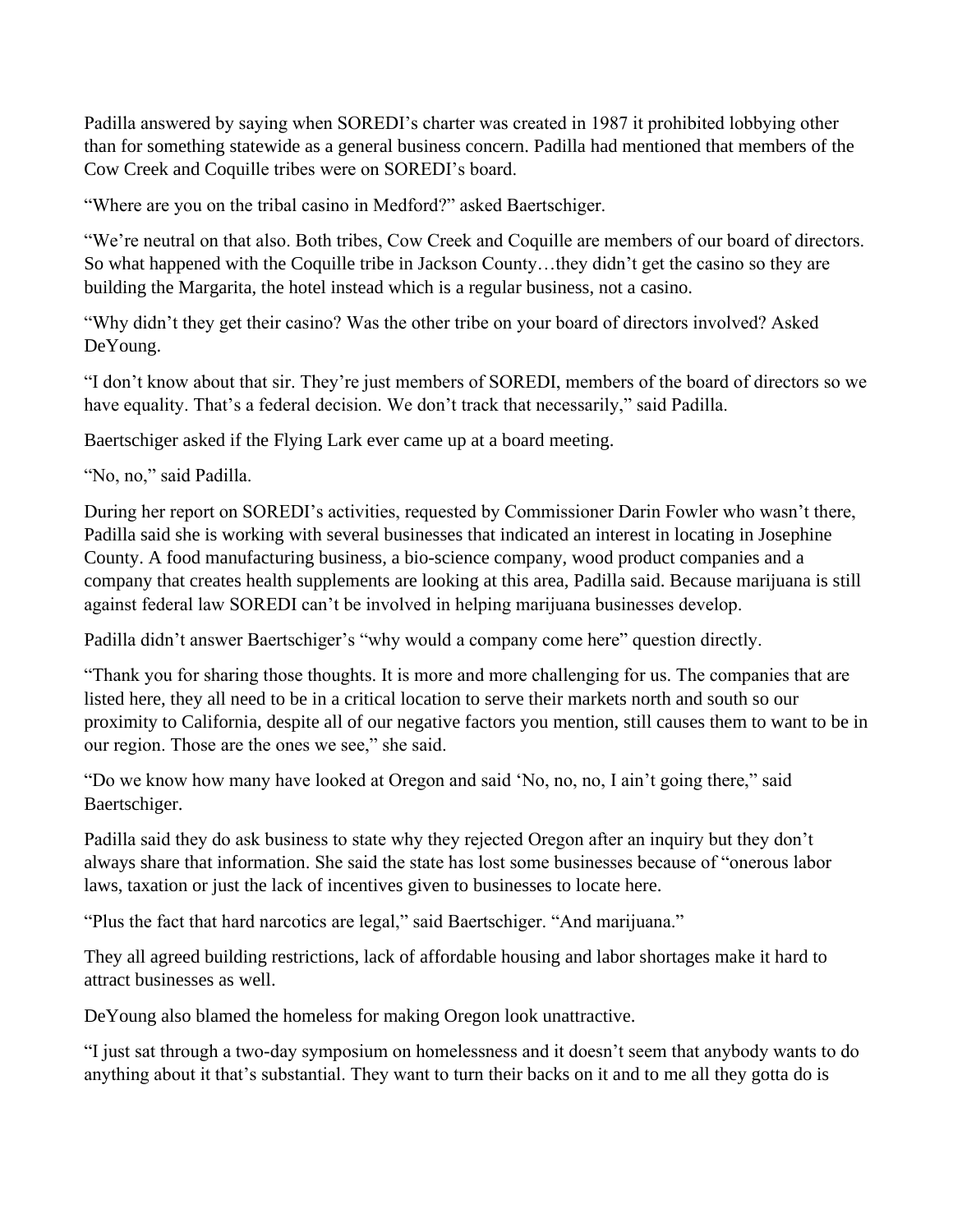come to Grants Pass and see the homeless and the bums and everything else and I wouldn't want to move here."

"And read the Courier," said Baertschiger.

That set DeYoung off again.

"And read the Courier. Right. And you know when we have an organization that in order to count the homeless once a year, invites every homeless person to Riverside Park so they can get their teeth fixed and their hair cut and a shave and their dog neutered and all the other stuff…they get a free sleeping bag and a new cell phone and charger and all this stuff we hand out to them is all down in Riverside Park so that becomes their park. We did that. We did that year after year. That became their clubhouse and now we can't get em out of there and nobody wants to do anything about it because they don't want to hurt anybody's feelings and so now when we have anything going on we really don't have a whole bunch to crow about cause we haven't fixed the problems that we have because we've got such a big heart. And I think when you have some pretty good size businesses that all of a sudden one day say "you know this place isn't worth fighting for anymore. I was born and raised here and I'm not going to leave. I'm not going anywhere. But I don't have a business here anymore. I had a business and I would stay just because I could be very low-key…it's not a big business requires a lot of activity, but when you start losing, and I guess to the….liberal…it doesn't matter whether business goes away or not. Well they can leave, I don't really care and the only thing that's saving the liberal's thought process is that California is even worse than we are. People are trying to get out of California and now they're in Beatty Texas (which is actually a ghost town) so they are the invading force, invading Texas and invading Colorado, Utah, they're invading Arizona and New Mexico. They're getting the hell out of the eastern I-5 corridor because we have really not been business friendly for a long, long time. We say we are. And then we put up all of these things against them that keep businesses from wanting to come here. Housing. We don't have any housing so you move here…."

"There's no doubt many challenges," said Padilla.

DeYoung used an example from the past to insinuate there may be members of SOREDI's board that sabotage some businesses because they don't want the competition. He recounted a time when a Grants Pass city councilor, who owned two Arctic Circle restaurants, said "as long as I'm on the city council there will be no McDonald's in Grants Pass."

"I don't think that's true," Padilla countered. "We're an eight-member board that's private and public so I have not seen that. I would say that competition from their viewpoint is good."

"Well, you know at the end of the day business is commerce and commerce is prosperity. And if we don't have that, you know, I've just watched the state of Oregon just make it harder and I've been in this town for 45 years too and I've watched it make it harder and harder so how do we get to prosperity? Maybe that's what's happening. Maybe we're losing our prosperity and that's where the homelessness is coming from. Maybe we're actually losing prosperity in Oregon. I don't know. I just know I don't like what I'm seeing. It makes it harder on businesses and like I said, business is commerce and commerce is prosperity," said Baertschiger.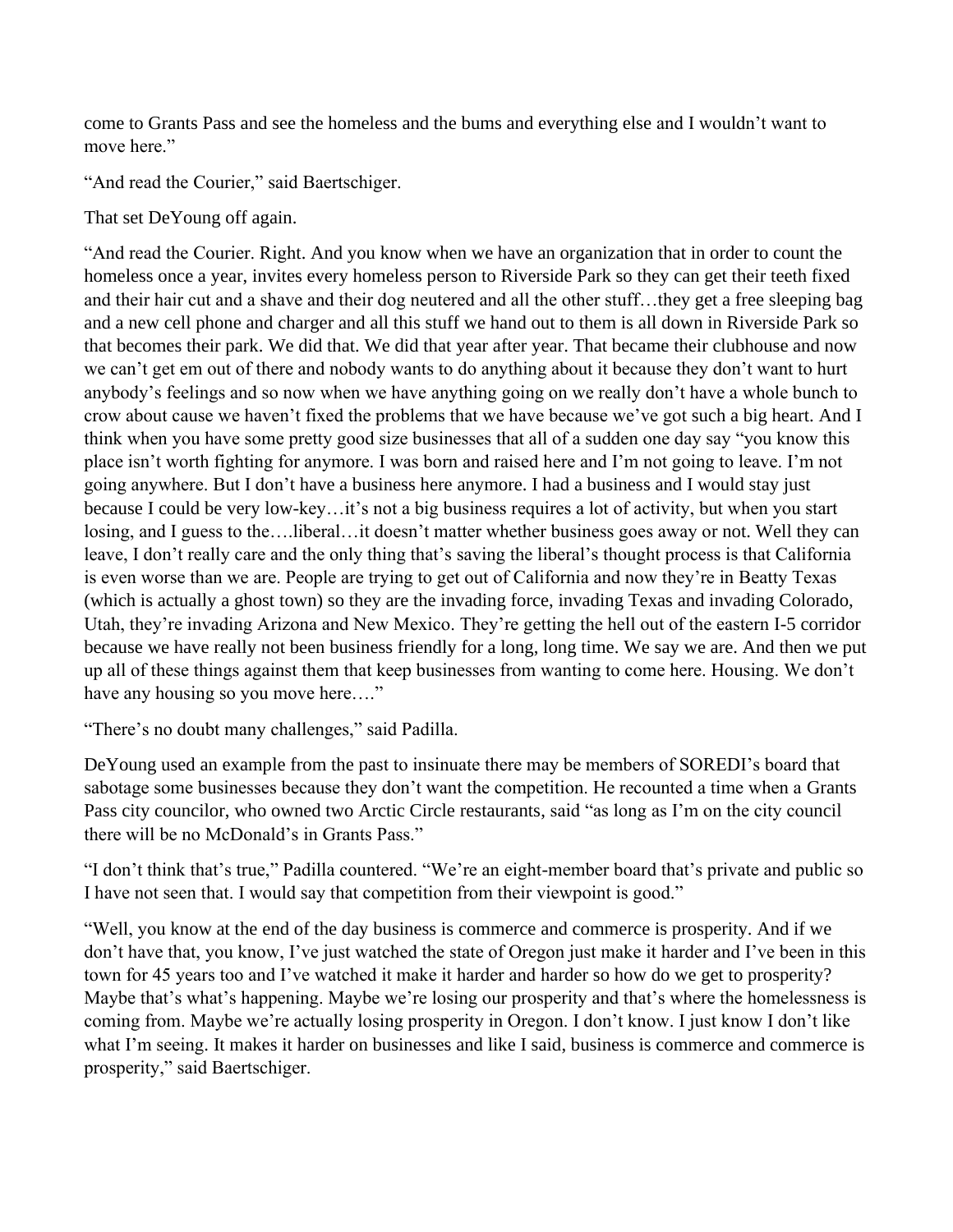Padilla said that's why SOREDI exists, to promote business in Oregon. She said Fowler has been representing Josephine County on the board and his replacement will fill that seat.

DeYoung complained that Josephine County gets ignored when it comes to "visuals" off Interstate 5. ODOT gave Roseburg nice, manicured off-ramps, he said, while all Grants Pass got was an overpass redecking with unsightly pipes left hanging from the project.

"Our exits are ugly," said DeYoung. Padilla had no reply to that.

"We're doing the best we can in our circumstances. Hopefully things will change at the state level. That will help us immensely," she said as she gathered up her papers and headed for the door.

Baertschiger adjourned the meeting.

## **Weekly Business Session June 1**

With DeYoung attending by Zoom from his office, Baertschiger started the meeting by opening a public hearing on the budget. Finance Director Sandy Novak was present to answer any questions. She said the budget is on the county's website and a copy is in the Josephine Community Library. There was little comment on the budget and no public comment so the public hearing was closed and the budget approved for the fiscal year 22-23. By law the budget has to be balanced so it represents severe cuts in the Sheriff's Department even after the Commission ordered a \$300,000 loan from Roads and Bridges reserves last week.

The next public hearing opened comment on an agreement County Council Wally Hicks put together for the transfer of properties occupied and surrounding the Sportsman Park to the Sportsman Association which has run the shooting range for the last 50 years. Commissioners still haven't voted to give the property away but they have cited increased insurance costs to the taxpayers because of the firing range in a county park as the main reason for handing it off. Hicks said this is the second step in the transfer. Approval of the agreement doesn't finalize approval of the give-away. He told Commissioners the agreement is being gone over by Association members and their lawyer. Hicks said he has been unsuccessful in making contact with the Interior Department to find out if the federal grant Josephine County got for a water system out at the park years ago would have any impact on the transfer. He said he also contacted Rep. Cliff Bentz's office but hasn't heard from them either about the matter.

The only comment during this public hearing came from Mark Jones, who said he didn't see anywhere in the agreement that guarantees access to the range by law enforcement.

Hicks recited several paragraphs that did but it was revealed that law enforcement would be confined to a strip along Interstate 5, which isn't where their shooting range is.

Commissioners had County Property Manager Helene Lulich look it up to see just where the agreement put law enforcement. She called up a map and showed them that the strip along I-5 designated for them was nowhere near where their range actually sits on the property.

"We need to put back in there that their shooting range is accessible to them and can't be closed off. They can't say you don't have it here, you have to go to the strip along I-5 and of course shotting along I-5 is not a good idea," said DeYoung.